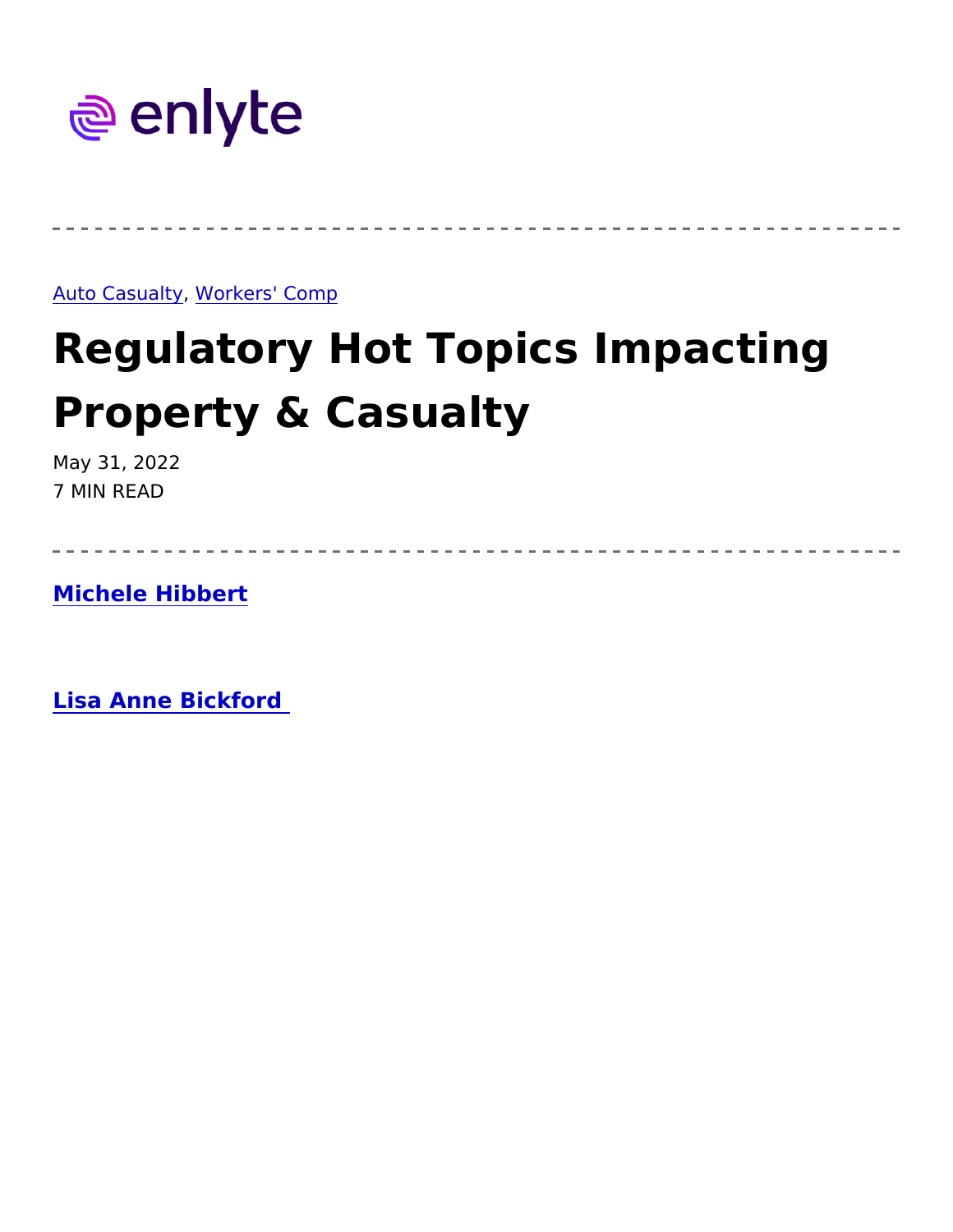#### [Brian All](https://www.enlyte.com/brian-allen)en

During a recent discussion, Enlyte s regulatory compliance manage governmental affairs teams got together to talk about some of the t workers compensation and auto casualty. Here are just a few of th takeaways included in their discussion.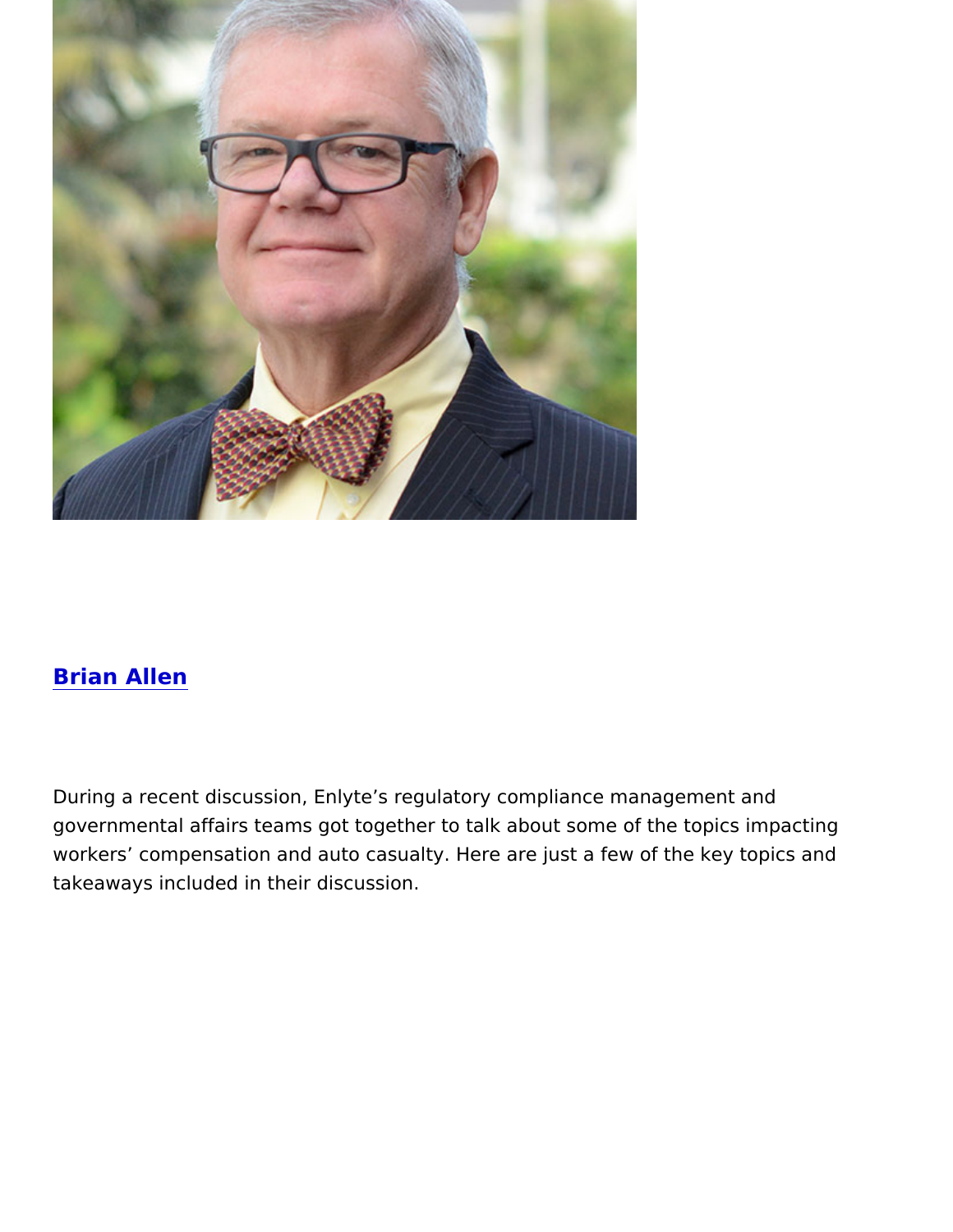#### The Impact of Skilled Labor Shortages

The multi-faceted challenges brought on by COVID have caused bus to rethink operations and prioritize employee and customer safety, accommodating supply issues, labor shortages and inflation. On top the United States is also dealing with The Great Resignation, with quitting their jobs in Maacho2d Pr2g to the Bureau of Labor Statistics

Due to the Great Resignation, hiring skilled labor has become an is industry especially when it comes to finding experienced claim adju start of the pandemic, the industry was already experiencing high t aging and retiring adjuster population, which has only been made w Resignation phenomenon. Making matters worse, threre timid bioenarAmer during the pandemic and did not come back. They decided to either direction, or simply retire. Many were able to retire at 55 and aren huge concern for the P&C industry as a whole.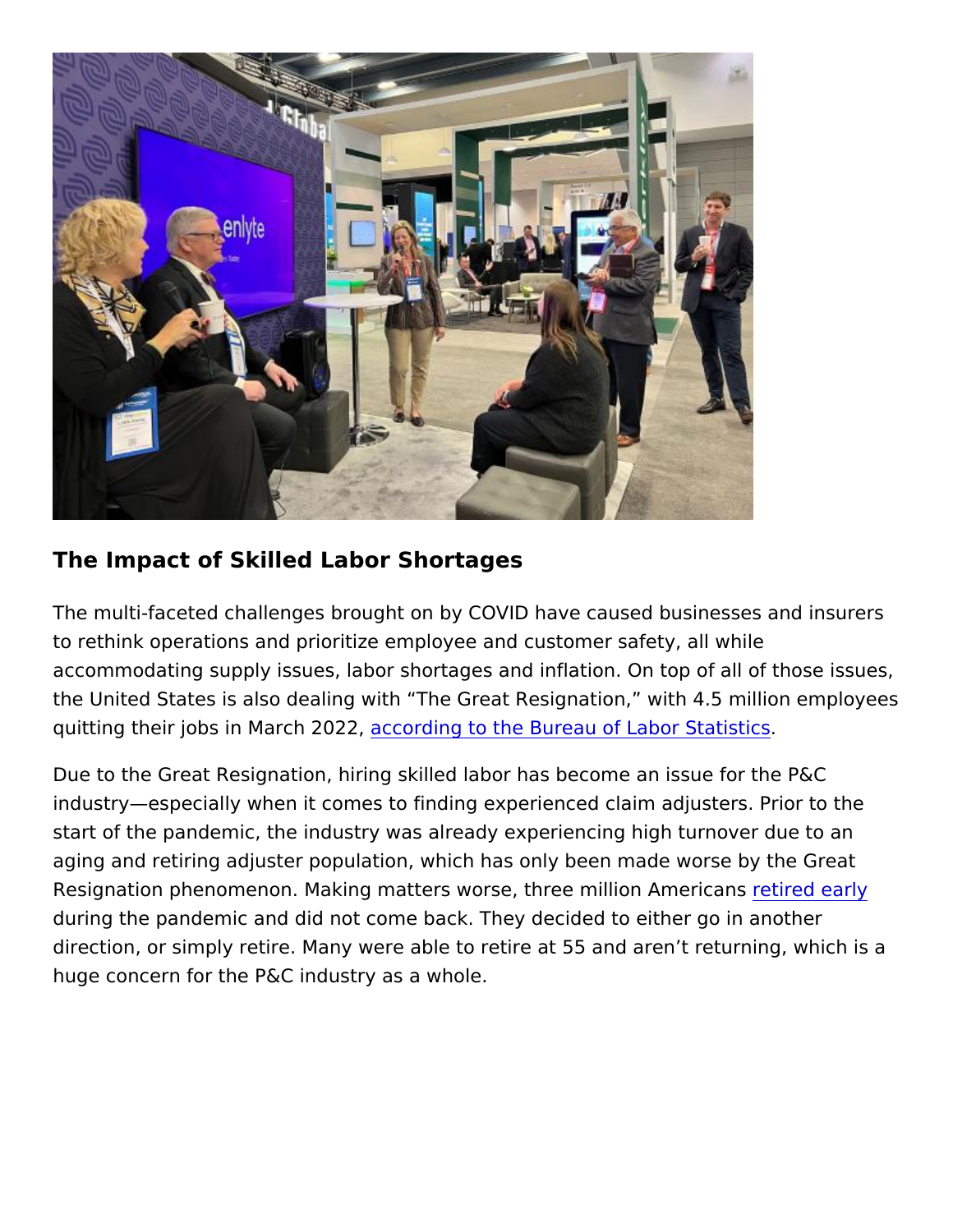On the other end of the spectrum, the economy is speeding up, businesses are scrambling to get people back to work and organizations are in desperate need of workers. In some cases, employers are in a continual cycle of hiring, rehiring and constantly training new workers, leading to diminished efficiency.

There are also pressures on increased wages to keep people in the work force. We can't forget that a great amount of time and money is being spent on training, and while ideally the industry would prefer to have experienced mentors assist in the training process, this is a challenge with many of the most experienced employees in the P&C industry retiring. As a result, many companies have begun to invest further in technologies, like artificial intelligence, to assist with automating processes and integrating expertise into claim workflows.

From another perspective, it's interesting to look at the government affairs space. We're seeing many new freshman legislators due to shorter term limits in legislatures across the country. The fields of workers' comp and auto casualty are complex and require a lot of time to develop the deep level of expertise needed to fully understand our markets. Freshman legislators, who don't fully understand the complexities of the workers' comp and auto casualty markets, are trying to advance or oppose legislation. These legislators will need time and education to get up to speed and truly understand the effects of the regulations they support affecting the P&C industry. Additionally, the political climate has put pressure on existing policymakers to understand the marketplace, despite the fact that most people elected to office don't fully understand the insurance industry as a whole, and even fewer understand P&C insurance.

## **California and the Consumer Privacy Act**

The California Consumer Privacy Act (CCPA) that was enacted in 2018 "gives consumers more control over the personal information that businesses collect about them and the CCPA regulations provide guidance on how to implement the law," according to the law.

While this law ensures consumers in California can control their own data, its impact on the workers' compensation industry was not a major consideration by the legislature. This bill was mostly focused on business-to-consumer interactions and would require an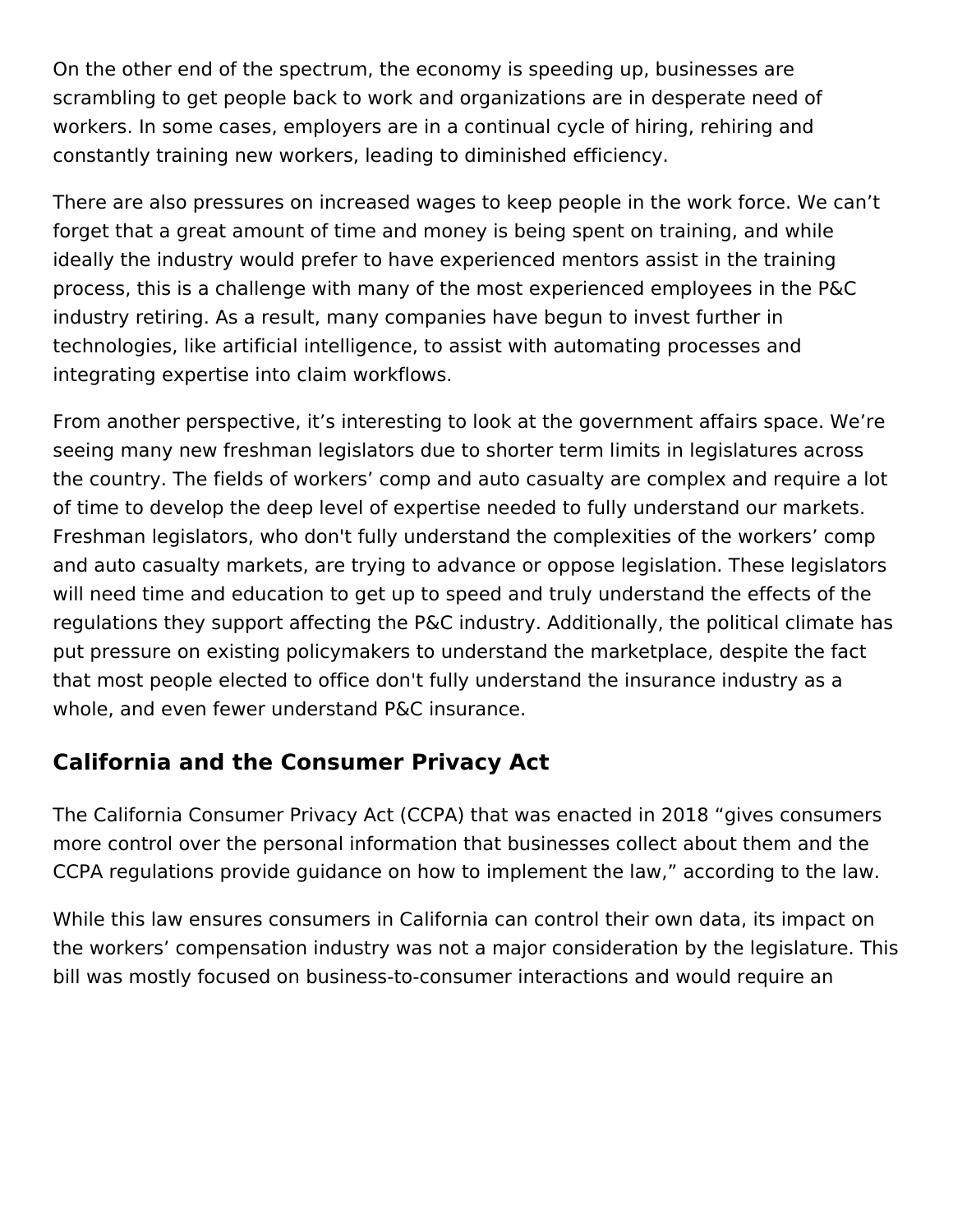astronomical amount of work to implement it in the claims processes. For example, what if an injured worker receives a privacy notice and wants their data removed? And as an inadvertent consequence, they find themselves with no ability to get benefits for exempting themselves out of the only system that provides benefits after a work injury.

To avoid these situations, the workers' compensation industry was able to negotiate a temporary exemption from this law, which expires January 1, 2023. As we approach the expiration date, many stakeholders are working to extend the exemption, for example, California Senate Bill 1454 was introduced to amend the existing bill and extend the exemption for workers' compensation indefinitely. We, at Enlyte, are optimistic that a permanent exemption in some form will pass and are hopeful this will be a model for other states to follow as they implement similar consumer privacy laws.

## **Medical Marijuana at the State Level**

At the federal level, there is a lot of activity in congress on cannabis. The bill with the highest chance of success is House Bill 3617, which is called the MORE Act, eliminates penalties for growing, selling and transporting marijuana and imposes a federal tax.

At the state level for P&C insurance, many states have passed medical marijuana laws with provisions that exempt insurers from paying for medical marijuana, including Mississippi, which passed a similar law this year. Other states have been silent on this issue, instead relying on cases moving through the courts to determine whether or not they should require an employer to pay for medical marijuana.

In a number of states, the courts have ruled that states can recognize it as a state law, and under state law, it is legal to be paid. Other courts have ruled the opposite. In some cases, the Supreme Court of certain states have said you can't preempt federal law, which lists marijuana as an illegal scheduled drug under the Controlled Substances Act.

Two bills where the Minnesota Workers' Comp Court of Appeals had required employers to pay for medical marijuana, are currently in the Supreme Court, and on February 22 of this year, the Supreme Court reached out to the Solicitor General's office and asked them to file a brief on these cases to give the federal government's opinion on whether or not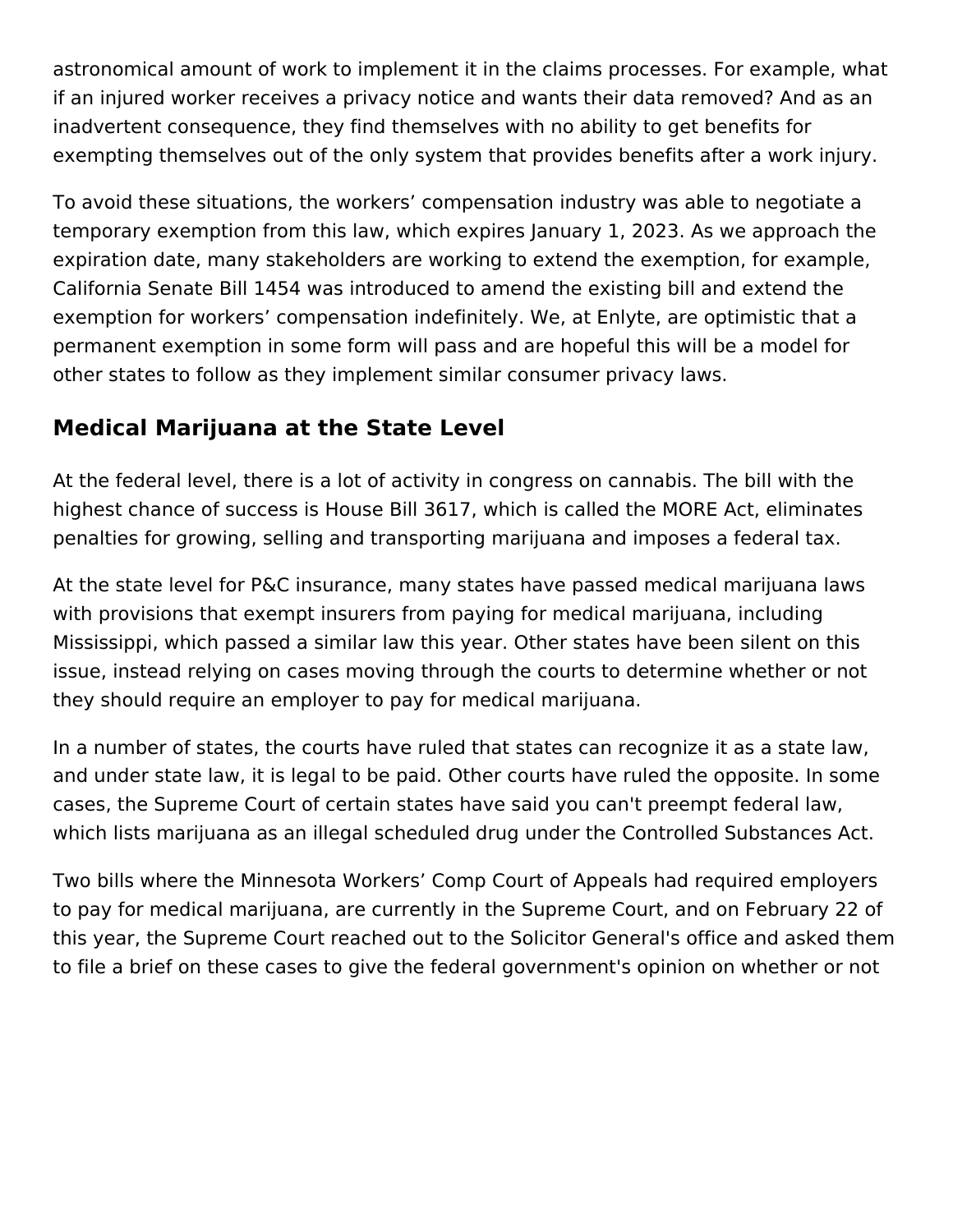states can require employers to pay for medical marijuana. It remains to be seen what the solicitor general's office will determine now that the federal law deems it is illegal, while the states say it is legal. This Supreme Court case will be a game changer and is either going to push congress to address marijuana at the federal level or circumvent the existing federal law and allow states to regulate the way each chooses.

If the U.S. Supreme Court rules marijuana can be reimbursed by employers and insurers, it will generate real discussion across the country about what the reimbursement should be. To date, New Mexico is the only state that has a fee schedule for marijuana, which allows for a maximum reimbursement that is a little more than \$2,500 per quarter, based on the quantity of marijuana and doesn't regulate Tetrahydrocannabinol (THC) levels.

Despite the Supreme Court case, some states are running with bills that would require insurers to pay for medical marijuana, including New York, New Jersey and Maine. The Maine Supreme Court has already ruled the Maine bill violates the Controlled Substance Act and is federally preemptive. That bill did not pass, but if it were to, the court would have to return to its prior ruling.

### **What Comes Next After COVID?**

In 2020, nine states enacted presumption laws for COVID-19 affecting workers compensation claims. During 2021, a number of states looked at variations, others looked to extend what was passed in 2020 and some looked at who should be covered under those laws.

As we move forward, and discussions around COVID start to wane, some states are beginning to grapple with discussions around other conditions being looked at from a presumption perspective. The pandemic caused us to rethink what industrial occupational exposure means. There are many discussions about community spread verses getting sick at work, and where liability begins and ends (i.e., how employees are covered and under what circumstances).

Additionally, many states are trying to determine who should be labeled a first responder and covered under presumption laws, from those traditionally covered by these laws like